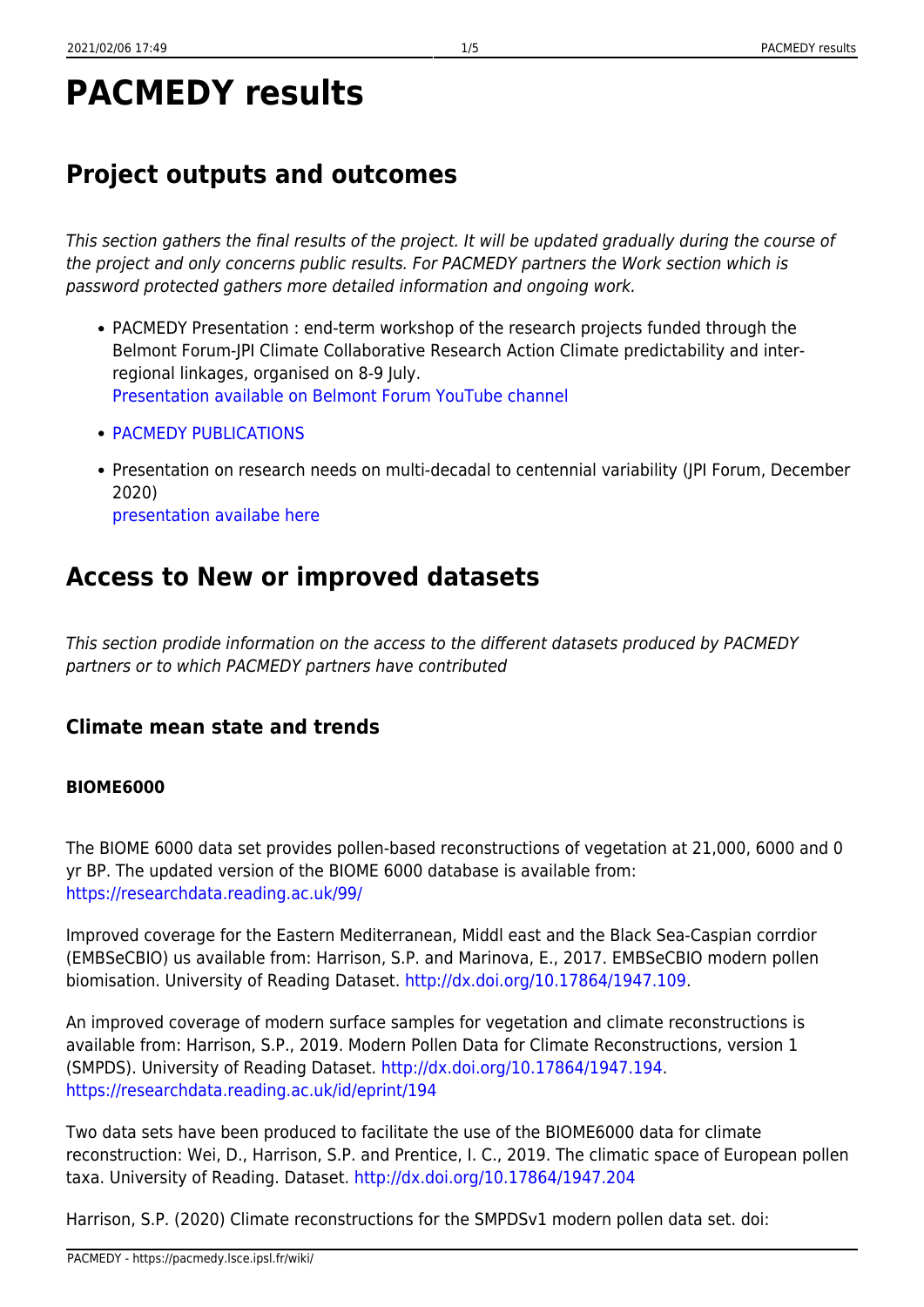10.5281/zenodo.3605003.

#### **Global Lake Status Database Update**

The Global Lake Status Database (GLSDB( provides reconstructions of changes in regional hydroclimate, specifically precipitation minus evaporation (P-E) based on interpretation of lake sedimentary and geomorphological data. Updates have been produced for Africa and Eurasia (currently publications in review) and are available from Sandy P. Harrison (s.p.harrison@reading.ac.uk)

#### **Reading Paleofire Database**

The Reading Paleofire Database (RPD) is a update of the Global Charcoal Database, which provides sedimentary charcoal records documenting changing fire regimes. Updates have been produced for the northern mid- to high-latitudes, the circum-Mediterranean region and the neotropics.

Contact person : The database is available from Sandy P. Harrison (s.p.harrison@reading.ac.uk)

Reference : Publications documenting the RPD are currently in review.

#### **SISAL (Speleothem Isotopes Synthesis and AnaLysis Working Group) :**

SISAL (Speleothem Isotopes Synthesis and AnaLysis Working Group) database. The SISAL database contains oxygen and carbon isotope data from speleothems worldwide.

Contact person : Sandy P. Harrison (s.p.harrison@reading.ac.uk)

The first version of the database is available from[:https://researchdata.reading.ac.uk/242//](https://researchdata.reading.ac.uk/242//)

The second version of the database has been published: Comas-Bru, L., Atsawawaranunt, K, Harrison, S.P. and SISAL Working Group Members, 2020.<https://researchdata.reading.ac.uk/256/>

#### **Mollusc data as a proxy for Sahel precipitation**

Reconstruction of monsoon rainfall in western Sahel in the past 1600 year from the oxygen isotopic values of fossil mollusc shells from the Saloum estuary in Senegal

Contact person: Matthieu Carré (matthieu.carre@locean.ipsl.fr)

The dataset is publicly available in the PANGAEA repository:

Reference : Carré, M., Azzoug, M., Zaharias, P., Camara, A., Cheddadi, R., Chevalier, M., Fiorillo, D., Gaye, A.T., Janicot, S., Khodri, M., Lazar, A., Lazareth, C.E., Mignot, J., Mitma Garcia, N., Patris, N., Perrot, O., Wade, M., 2018. Mollusk shell δ18O in the past 1600 years in the Saloum Delta, Senegal, PANGAEA.<https://doi.org/10.1594/PANGAEA.892303>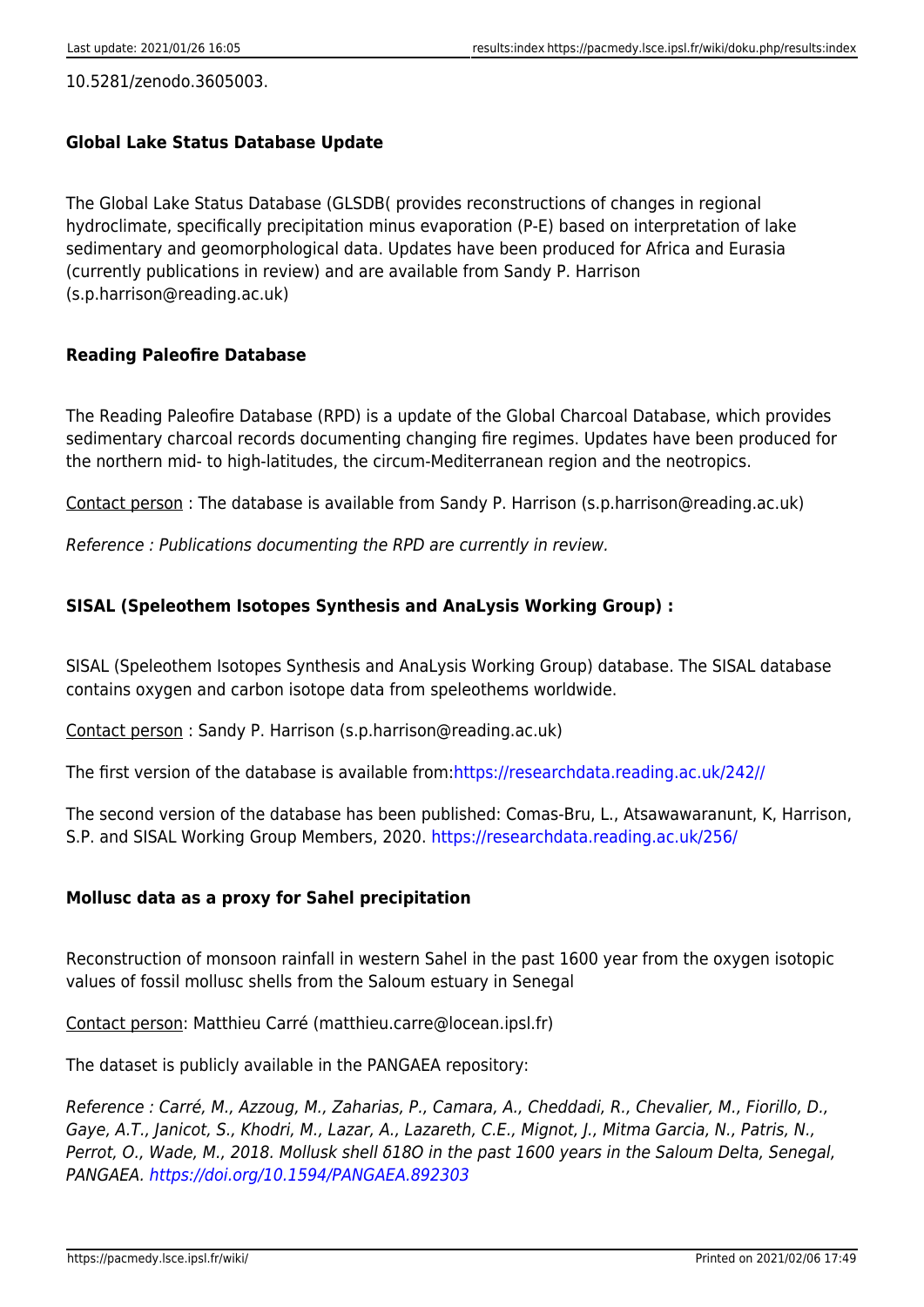The SENSETROP tropical ocean multi proxy synthesis includes paleotemperature estimates derived from alkenones and foraminifera Mg/Ca proxies in oceanic sediment cores, and stable isotope values ; it has been updated to include Holocene records within the Pacmedy project.

This database named SENSETROP is hosted on<http://www.sensetrop.org>, allows interactive queries and data are still under embargo until the final publication.

Contact person : Access to the webserver is open under request to Thibault de Garidel, CEREGE (garidel@cerege.fr).

Reference : Leduc, G., Garidel-Thoron, T. D., Kaiser, J., Bolton, C., and Contoux, C. (2017), Databases for sea surface paleotemperature based on geochemical proxies from marine sediments: implications for model-data comparisons, Quaternaire. Revue de l'Association française pour l'étude du Quaternaire, 28(2), 201-216, doi:10.4000/quaternaire.8034.

### **Climate variability (interannual to multi-decadal)**

#### **Update of the shell and coral database covering the tropical oceans**

Contact person : The synthesis is currently available upon request to Matthieu Carré (matthieu.carre@locean-ipsl.upmc.fr)

Reference : manuscript in preparation

#### **Tree rings and speleothems over India**

Tree rings and speleothem data reconstructions have been achieved as part of PACMEDY and are available upon request.

\* Tree-ring data over India :

Contact Persons : Dr. H. P. Borgaonkar (hemant@tropmet.res.in; hpborgaonkar@gmail.com); Dr. Naveen Gandhi (naveen@tropmet.res.in)

Reference : Borgaonkar, H.P., Gandhi, N., Somaru Ram, Krishnan, R., 2018. Tree-ring reconstruction of late summer temperatures in northern Sikkim (eastern Himalayas), Palaeogeography, Palaeoclimatology, Palaeoecology, 504, 125-135, DOI:10.1016/j.palaeo.2018.05.018

\* Speleothem data from the peninsular India :

The dataset cover the period 1720-3180 Years BP :

Contact Person : Dr. Naveen Gandhi (naveen@tropmet.res.in)

Reference : Sinha N., Gandhi, N., Chakraborty, S., Krishnan, R., Yadava, M.G., Ramesh R., 2018. Abrupt climate change at ~2800 yr BP evidenced by a stalagmite record from peninsular India, The Holocene, 28, 1-11, DOI:10.1177/0959683618788647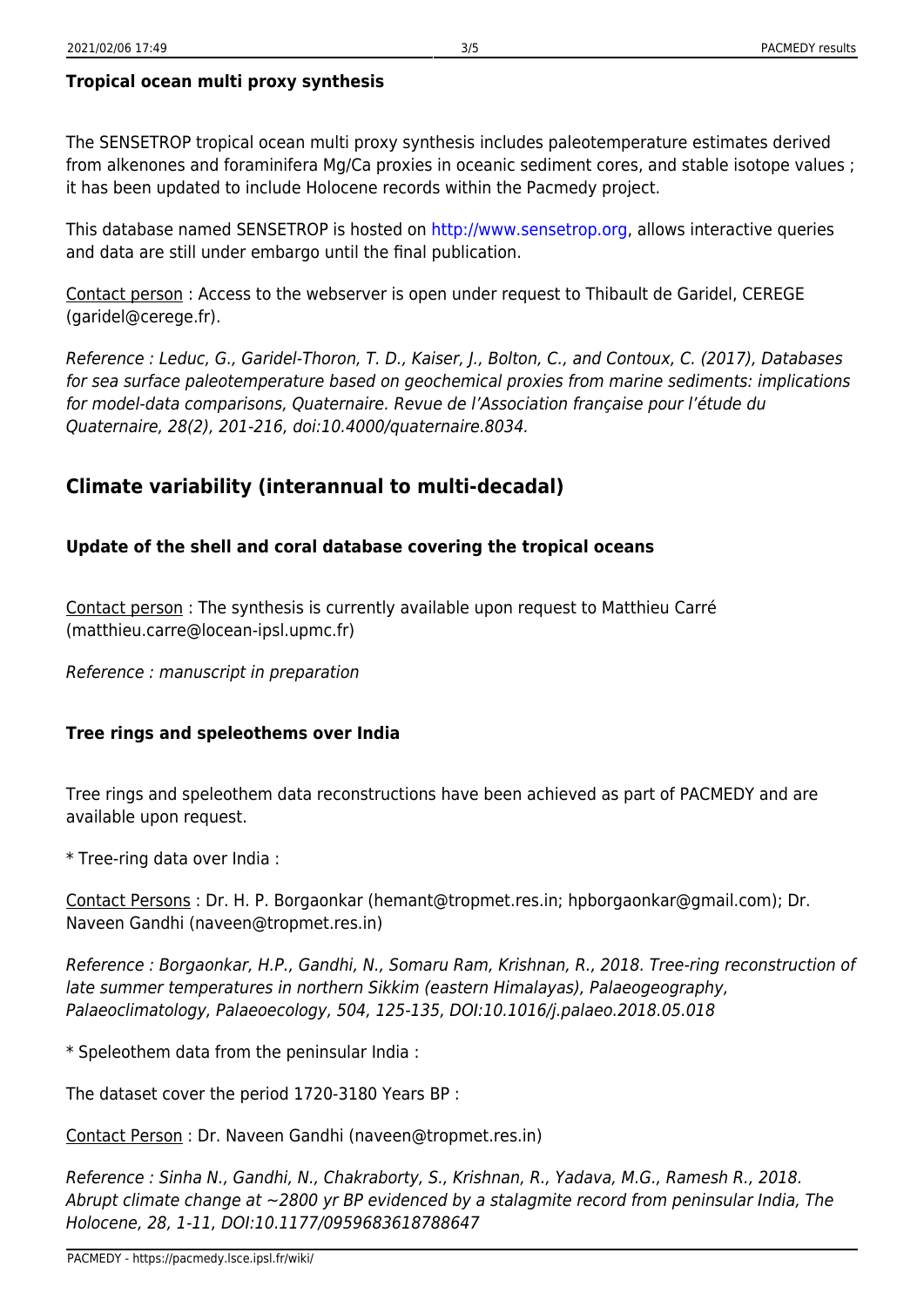## **Access to PACMEDY simulations**

The following simulations can be directly accessed through internation or modeling group data facilities. Other results can be made available upon request.

### **PMIP4-CMIP6 simulations**

Simulations of the midHolocene and the last millennium have been run following the international PMIP4-CMIP6 protocol. They are stored on the ESGF facilities following the CMIP data request. Details on these simulations and access to the database are available on PMIP website <https://pmip.lsce.ipsl.fr/>

- [experimental design](https://pmip.lsce.ipsl.fr/protocols_and_data/experimental_design)
- [access to ESGF CMIP6 database](https://esgf-node.ipsl.upmc.fr/search/cmip6-ipsl/)

These PMIP4/CMIP6 simulations have been run by LSCE, Reading, MPI-M, HZG, Stockholm, and AWI as part of PACMEDY

#### **Transient Holocene simulations**

• [Transient Holocene simulations](https://pacmedy.lsce.ipsl.fr/wiki/doku.php/results:transientholocenesimulations)

### **Publications and conferences**

- [Publications in academic \(peer reviewed\) journals](https://pacmedy.lsce.ipsl.fr/wiki/doku.php/results:biblio)
- [PhD, Master reports](https://pacmedy.lsce.ipsl.fr/wiki/doku.php/results:academicreportslist)
- [International and national conferences](https://pacmedy.lsce.ipsl.fr/wiki/doku.php/results:academicconferences)
- [Large audience publications](https://pacmedy.lsce.ipsl.fr/wiki/doku.php/results:largeaudiencepublication)

## **Project deliverables**

The major achievements of the project are summarize in the form of short reports organised following the different PACMEDY work packages

- D1.1 [Data syntheses for long term reconstruction \(times slices and transient\)](https://sharebox.lsce.ipsl.fr/index.php/s/P7k7ETcblFOODXy)
- D1.2 [Holocene Climate Simulations](https://sharebox.lsce.ipsl.fr/index.php/s/x7FvBeYdR4RSVcg)
- D1.3 Analysis of high-latitude and tropical teleconnections and interactions
- D2.1 [Data syntheses for tropical interannual to multidecadal variability](https://sharebox.lsce.ipsl.fr/index.php/s/AA1NkbNSFDNFw8j)
- D2.2 [Palaeoenvironemental modeling](https://sharebox.lsce.ipsl.fr/index.php/s/bOIYnjt7Z2jZOBd)
- D2.3 [Analyses of tropical variability](https://sharebox.lsce.ipsl.fr/index.php/s/EoF2DnXGd5TN9CC)
- D3.1 [The West African Monsoon](https://sharebox.lsce.ipsl.fr/index.php/s/QXKru3xno6ncV6d)
- D3.2 [The Indian Monsoon](https://sharebox.lsce.ipsl.fr/index.php/s/eIlO49ikaySlI9a)
- D3.3 [The South American monsoon](https://sharebox.lsce.ipsl.fr/index.php/s/QO45vC9ZPkI1GZL)